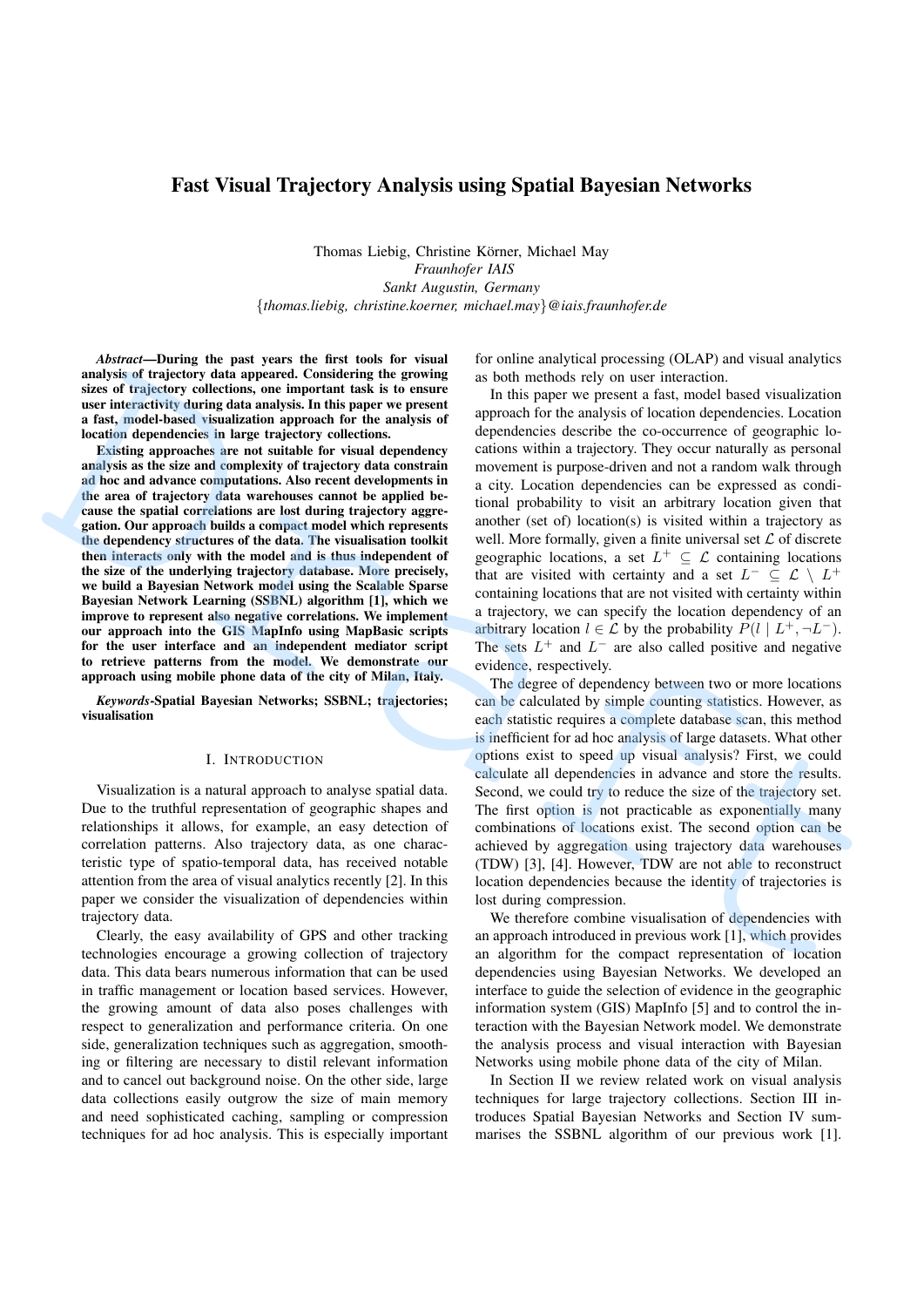In this section we also extend the algorithm to represent negative correlations. Section V shows the integration of the Bayesian model with MapInfo, and Section VI illustrates our work using real-world mobile phone data.

# II. RELATED WORK

A number of different research areas have contributed to the analysis of geographic data. Next to geostatistics and geographic information systems and science, database technology and data mining play a major role in the development of analysis methods for large spatial and spatiotemporal data sets. While spatial database technology and spatial data mining have become well-established parts in their respective research areas, methods and tools for the analysis of trajectory data are still in their infancy [6].

benefic data sets. While spatial database technology and<br>resint data mining have become well-established parts in<br>their expective control and small data mining have become well-established parts in<br>analysis of rajectory d Recently, two approaches for aggregation and analysis of large sets of trajectory data have been published. Both approaches rely on a database-side aggregation of the data prior to data analysis and use the tool CommonGIS for visualization. CommonGIS [2] is a software system for interactive visual analysis of spatially and temporally referenced data. The first approach by Andrienko and Andrienko [7] relies on the user to perform aggregation using standard database functions. CommonGIS provides a direct database access, and the user can load tables with previously aggregated data (see Figure 1, Appr. 1). Only if the data set is small enough to fit into main memory, so-called dynamic aggregators can be applied directly within CommonGIS. The second approach by Leonardi et al. [8] performs aggregation using a TDW. TDW [3], [4] have recently been developed and are a first step into OLAP analysis of trajectory data. The TDW stores aggregated data at a given level of resolution. CommonGIS interacts with the TDW to allow for visually aided OLAP, e.g. roll-up and drill-down operations for graphically selected areas (see Figure 1, Appr. 2).

In contrast to the above approaches, our visual analysis process is not based on aggregated data but on a model of the data (see Figure 1, Appr. 3). The model is a compact representation of trajectory dependency structures and is extracted in a first data mining step. The visualisation toolkit interacts only with the model and is thus independent of the size of the underlying trajectory database.

The existing approaches are not suitable for visual dependency analysis. First, the exponential number of location subsets prohibits advance computation and ad hoc calculation of dependencies may take too long for large data sets. Second, TDW naturally do not keep the identity of trajectories during aggregation, which makes inference of location dependencies impossible. However, our approach is tailored to one specific analysis task as it extracts patterns early within the analysis process. In contrast, approaches 1 and 2 are flexible with respect to possible analysis questions, because the selection and control of analyses resides with the user in the upper most level.



Figure 1. Aggregation and analysis approaches for trajectory data

### III. SPATIAL BAYESIAN NETWORKS

Given a set of trajectory data (for example in form of GPS logs), conditional dependencies between two or more locations can be determined by counting co-occurences within the data. The calculation of pairwise dependencies results in a square matrix, and the addition of further locations extends the dimension of the matrix respectively. This representation becomes soon unmanageable and is inappropriate in practice. Note, that pairwise dependencies do not suffice to represent trajectory data, as the choice of a person at a crossroad depends on his or her origin.

Bayesian Networks are intended to store multivariate probability distributions of a set of random variables  $X =$  $(X_1, X_2, \ldots, X_n)$ . They are graphical models representing each random variable by a vertex and dependency relations among them by arrows, which results in a directed acyclic graph  $G = (\mathbf{X}, E \subseteq \mathbf{X} \times \mathbf{X})$ . Additionally, each vertex  $X_i$ stores a probability table describing its own state depending on its parents. Thus, the joint probability distribution  $p(X =$ x) among the random variables  $X = (X_1, X_2, \ldots, X_n)$  is given by

$$
p(\mathbf{X} = \mathbf{x}) = p(X_1 = x_1, X_2 = x_2, ..., X_n = x_n)
$$
  
= 
$$
\prod_{i=1}^{n} p(X_i = x_i | parents(X_i))
$$

where  $parents(X_i)$  is the set of all ancestors  $X_j$  having a directed edge in  $G$  connecting  $X_j$  with  $X_i$ , i.e.

$$
parents(X_i) := \{ X_j | (X_j, X_i) \in E \}.
$$

The random variables  $X$  correspond to the discrete location set  $\mathcal{L}$ . For each positive evidence  $l_i \in L^+$  the corre-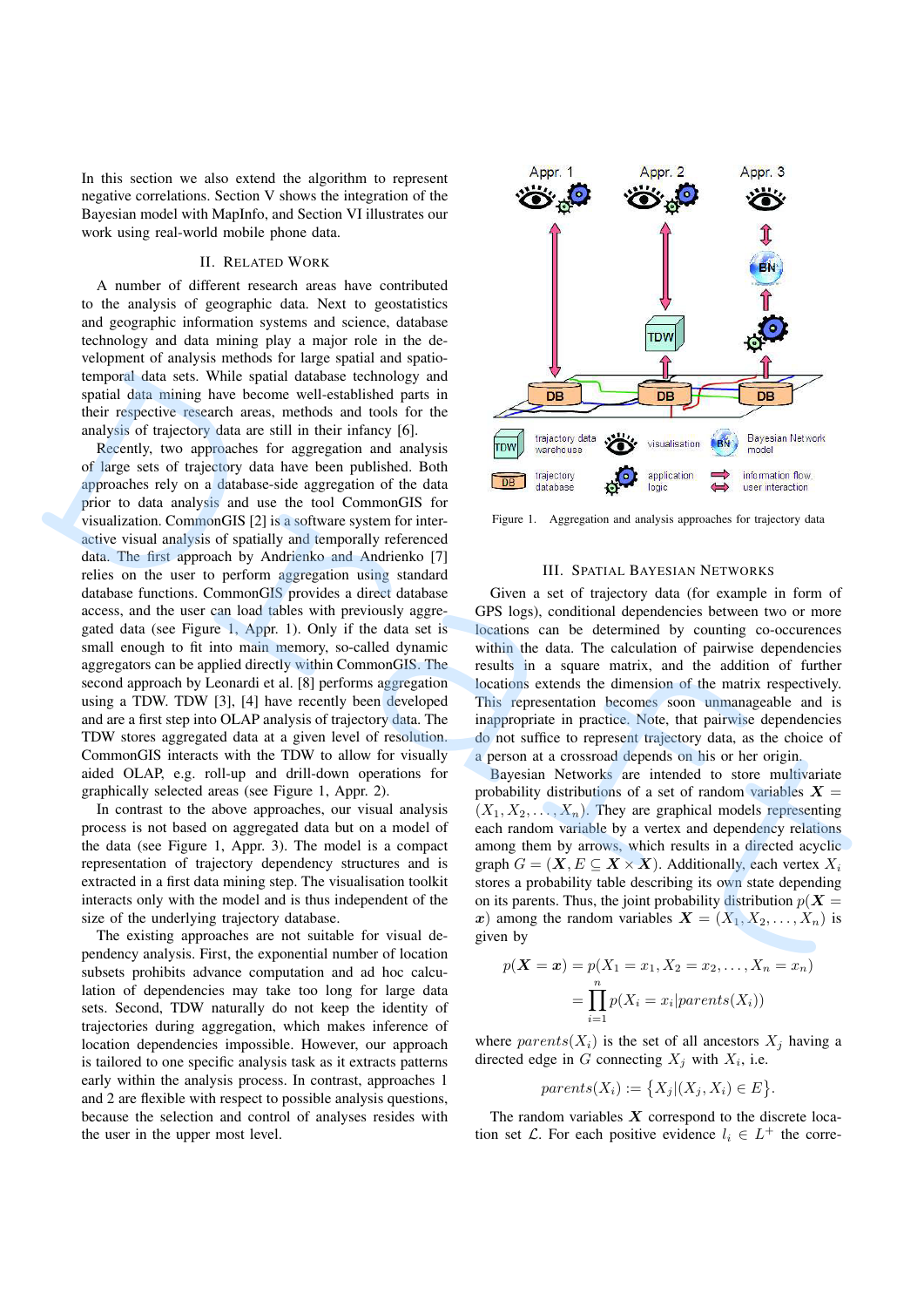sponding random variable  $x_i$  is  $TRUE$  and for each negative evidence  $l_j \in L^-$  variable  $x_j$  is  $FALSE$ . Locations are generally obtained from trajectories using a discretisation operator. For example, GPS data can be matched to the street network, and each street segment represents a location. In our application, the target data are reconstructed GSM trajectories, i.e. the discretisation is already provided by the data collection technique. Each GSM-cell represents a location which, in contrast to an arbitrary grid, can vary in shape and size, overlap and also depend on the weather [9].

The application of Bayesian Networks for spatial data mining and knowledge discovery was introduced by Huang and Yuan [10]. They give a brief overview on the promising possibilities of such a probabilistic model and its construction. Nevertheless, Bayesian Networks are seldom applied in spatial data mining because the structure learning of Bayesian Networks is proven to be NP-complete [11] and spatial data sets are usually of high complexity. Therefore, approximation algorithms which reduce the Bayesian Network search space according to a heuristic are necessary. In previous work [1], we developed an algorithm which is able to handle the demands of spatial data sets and can be applied to large trajectory collections. We will briefly review this algorithm in the next section.

# IV. SCALABLE SPARSE BAYESIAN NETWORK LEARNING

mining mathemoloidge disorery was introduced by linning edges to a Baysin Nework is always possible. if it does<br>not discussed in the optical control interval in the specific state of the specific state of the specific sta The Scalable Sparse Bayesian Network Learning (SSBNL) algorithm [1] combines the advantages of the Sparse Candidate [12] and the Screen Based Network Search [13]. It bounds the number of possible ancestors similar to [12] by pre-sampling a given sparseness in the database, and bounds the edgeset to most significant dependencies by only processing frequent itemsets similar to [13]. This is done in a two-step algorithm: First, we pre-sample within each route a set of maximal  $k$  distinct locations uniformly distributed among the trajectory. Afterwards, we enumerate frequent variable sets on this pre-sampled data with threshold  $t$  and maximal length ml. The result is a bounded number of location-subsets adjustable in their size. For each of these sets a local Bayesian Network is determined in a second step that fits the original data best and the involved edges become collected on a stack. Next, this stack is sorted according to the score of the local networks. In a third step, edges are drawn from the ordered stack to construct a global Bayesian Network. Constraints for this selection are that every chosen edge must not create any cycle in the network but increase the score of the final network. Afterwards, a final database scan of the original trajectory dataset is required to recompute the common probability tables for each vertex in the global Bayesian Network.

The whole Scalable Sparse Bayesian Network Learning (SSBNL) algorithm uses pre-sampling to transform an arbitrary dataset to a processable one with adjustable size

and density. Although being an approximation algorithm, the guaranteed output is one of its main advantages. It gives a reasonable approximation for positive correlations [1], because the most significant dependencies persist the pre-selection of variables.

However, in order to answer queries correctly in our visual trajectory analysis, the model needs also the ability to represent negative correlations. Otherwise we are unable to express exclusive or (XOR) relations among locations in a trajectory, e.g. "If a car passes location A it is unlikely to pass location B within the same trajectory". Including edges to a Bayesian Network is always possible, if it does not create directed cycles in the network structure. Thus we sample multiple pairs of variables. In case both variables of a pair correlate negative and an edge would be valid and increases the network score, we insert an edge into the network (see lines 18 to 27 in Algorithm 1). This pairwise approach is reasonable as shown in [14]. The complete network learning Algorithm is summarized in algorithm 1.

#### V. INTEGRATION IN MAPINFO

After the dependencies among the locations are extracted utilizing Spatial Bayesian Networks, a query tool is required to inspect the correlations of different locations within the underlying trajectory set. Our approach is to embed this user interface directly into the geographic information system (GIS) MapInfo [5]. It is then possible to set positive and negative location evidence in a user-friendly way by simply selecting the discrete spatial object (points, shapes or lines) from a map.

Our extension for MapInfo consists of two parts: a user interface and a mediator script. The user interface offers tool buttons, dialogs, error messages and user guidance. It also visualises the result of a query as thematic layer within the current map window. This part of our query tool is implemented in MapBasic [15], a scripting language shipped with MapInfo. Each user query needs to execute Bayesian inference on the Spatial Bayesian Network according to the given evidence. In order to keep this part independent of the currently used GIS, we create a separate mediator script written in the language R [16]. Thus, we may easily use other geographic information systems or access the learned Spatial Bayesian Network from different applications written in R script as well. An advantage of the scripting language R is its large collection of statistical analysis packages and references. In our case we use the Bayesian Network data structure defined in the deal package [17].

The data exchange between the user interface and mediator script is implemented using files. The control flow and synchronization of the execution is solved calling a shell execution command at each computation request sent by MapInfo. This means, any computation cycle starts a single R process that reads the evidence from a file and stores the inference results in a different file. The MapBasic program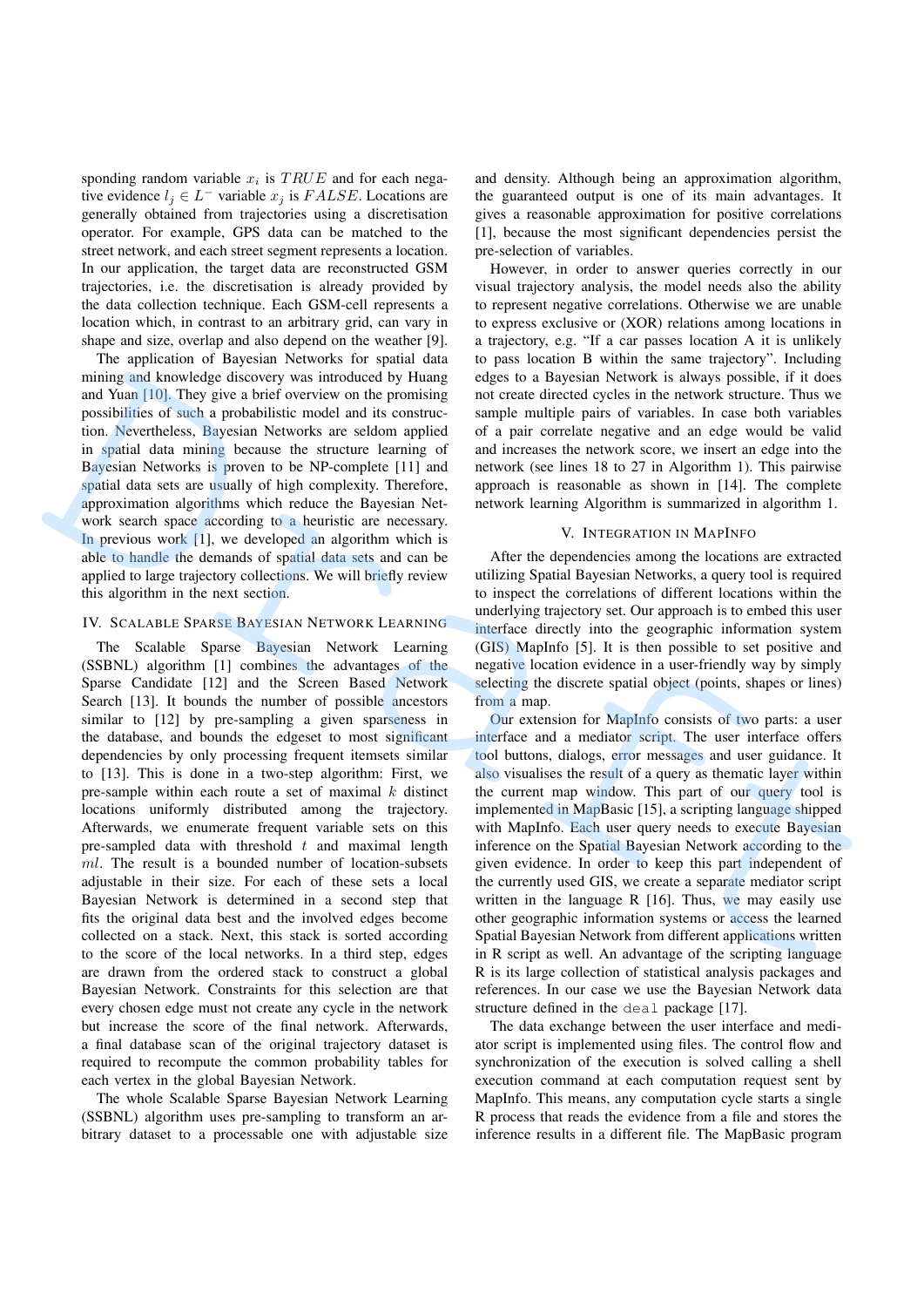| <b>Algorithm 1 SCALABLE SPARSE</b><br><b>BAYESIAN NETWORK LEARNING</b>                                             | Network may also be replaced by a more accurate one or<br>even a complete different dependency model.                  |
|--------------------------------------------------------------------------------------------------------------------|------------------------------------------------------------------------------------------------------------------------|
| <b>Require:</b><br>$\boldsymbol{D}$<br>, complete dataset                                                          |                                                                                                                        |
| $\boldsymbol{k}$<br>, maximal frequent set size                                                                    |                                                                                                                        |
| , frequent set length<br>ml                                                                                        |                                                                                                                        |
| $\,t\,$<br>, support threshold                                                                                     | Analyst                                                                                                                |
| , number of random edges<br>$\boldsymbol{n}$                                                                       |                                                                                                                        |
| $g(\cdot)$<br>, Bayesian Network score                                                                             | GIS (MapInfo)<br>Any<br>Some                                                                                           |
| BN<br><b>Ensure:</b><br>, a Bayesian Network                                                                       | other<br>other<br>User Interface                                                                                       |
| 1: for all observations $\omega \in D$ do                                                                          | GIS<br>applications<br>(MapBasic)                                                                                      |
| $\omega'$ := sample k locations from $\omega$<br>2:                                                                |                                                                                                                        |
| add $\omega'$ to $D'$<br>3:                                                                                        | evidence, results                                                                                                      |
| 4: end for                                                                                                         | Mediator Script (R)                                                                                                    |
| 5: $FS :=$ enumerate frequent sets $(D', t, ml)$                                                                   | BN -                                                                                                                   |
| 6: for all $fs \in FS$ do                                                                                          | Spatial Bayesian Network                                                                                               |
| $BN^* = \arg \max_{BNonfs} g(BN, D)$<br>add edges of $BN^*$ to <i>edgedump</i> or if already in<br>7:              |                                                                                                                        |
| 8:<br>edgedump increase their score                                                                                | Scalable Sparse Bayesian<br>Network Learning (SSBNL)                                                                   |
| 9: end for                                                                                                         |                                                                                                                        |
| 10: sort edgedump decreasing                                                                                       |                                                                                                                        |
| 11: for all $\text{edge} \in \text{edge} \text{dump}$ do                                                           | <b>Trajectory Database</b><br><b>DB</b>                                                                                |
| if $BN \cup edge$ contains no cycle then<br>12:                                                                    |                                                                                                                        |
| if $g(BN \cup edge) > g(BN)$ then<br>13:                                                                           |                                                                                                                        |
| add <i>edge</i> to $BN$<br>14:                                                                                     |                                                                                                                        |
| end if<br>15:                                                                                                      |                                                                                                                        |
| end if<br>16:                                                                                                      | Figure 2.<br>Layered integration of Spatial Bayesian Network model into<br><b>GIS</b>                                  |
| 17: end for                                                                                                        |                                                                                                                        |
| 18: for $i=1$ to n do                                                                                              |                                                                                                                        |
| sample 2 different locations $\overline{X}_1, X_2$<br>19:                                                          | VI. APPLICATION                                                                                                        |
| if $X_1, X_2$ correlate negative then<br>20:                                                                       | Our data set consists of trajectories collected through                                                                |
| if $BN \cup edge(X_1, X_2)$ contains no cycle then<br>21:                                                          | mobile communication technology. Every day mobile phone                                                                |
| if $g(BN \cup edge) > g(BN)$ then<br>22:                                                                           | service providers store great amounts of technical commu-                                                              |
| add $edge$ to $BN$<br>23:                                                                                          | nication data that are used for billing purposes and resource                                                          |
| end if<br>24:                                                                                                      | allocation. This data also contains valuable information                                                               |
| end if<br>25:                                                                                                      | about the movements of mobile phone users, and their usage                                                             |
| end if<br>26:<br>$27:$ end for                                                                                     | is under discussion in many places as they may be provided                                                             |
|                                                                                                                    | in large numbers at low cost. Typically, the data consists                                                             |
| 28: return $BN$                                                                                                    | of tag data and handover data. The tag data is used for                                                                |
|                                                                                                                    | billing and states for every call an user id, the radio cells                                                          |
|                                                                                                                    | in which the call started and ended as well as the start and                                                           |
| waits for the creation of this file and continues execution                                                        | end time. A handover is a transfer of an ongoing call from                                                             |
| afterwards. In order to prevent long import times of the<br>Spatial Bayesian Network every time a new R process is | one cell to another. It occurs when people move between<br>areas that are covered by two different radio cells or when |
| created, we store the complete R workspace with all objects                                                        | a reassignment of users due to lack of capacity is required.                                                           |
|                                                                                                                    |                                                                                                                        |

waits for the creation of this file and continues execution afterwards. In order to prevent long import times of the Spatial Bayesian Network every time a new R process is created, we store the complete R workspace with all objects (including the Bayesian Network) as the default workspace. The workspace is read very fast at startup and written after execution automatically.

Combining all parts, our fast query tool based on Bayesian Networks consists of a layered structure as depicted in picture 2. The architecture offers several possibilities for the independent exchange of components, which is important for future development and reusability. At the bottom in figure 2 is the Bayesian Network. The spatial dependency model may be accessed by other tools and the Spatial Bayesian



Figure 2. Layered integration of Spatial Bayesian Network model into GIS

# VI. APPLICATION

Our data set consists of trajectories collected through mobile communication technology. Every day mobile phone service providers store great amounts of technical communication data that are used for billing purposes and resource allocation. This data also contains valuable information about the movements of mobile phone users, and their usage is under discussion in many places as they may be provided in large numbers at low cost. Typically, the data consists of tag data and handover data. The tag data is used for billing and states for every call an user id, the radio cells in which the call started and ended as well as the start and end time. A handover is a transfer of an ongoing call from one cell to another. It occurs when people move between areas that are covered by two different radio cells or when a reassignment of users due to lack of capacity is required. In our case the handover data are one-hour aggregates that contain the number of people that pass from one cell to an adjacent cell while making or receiving a call. Handover data is used by network providers to optimise resource allocation. Clearly, tag and handover data contain only partial information about customer movement and do not have the format of trajectories themselves. However, trajectories may be reconstructed using current information about transition behaviour. The aggregated handover information can be used to derive the most likely route between start and end cell of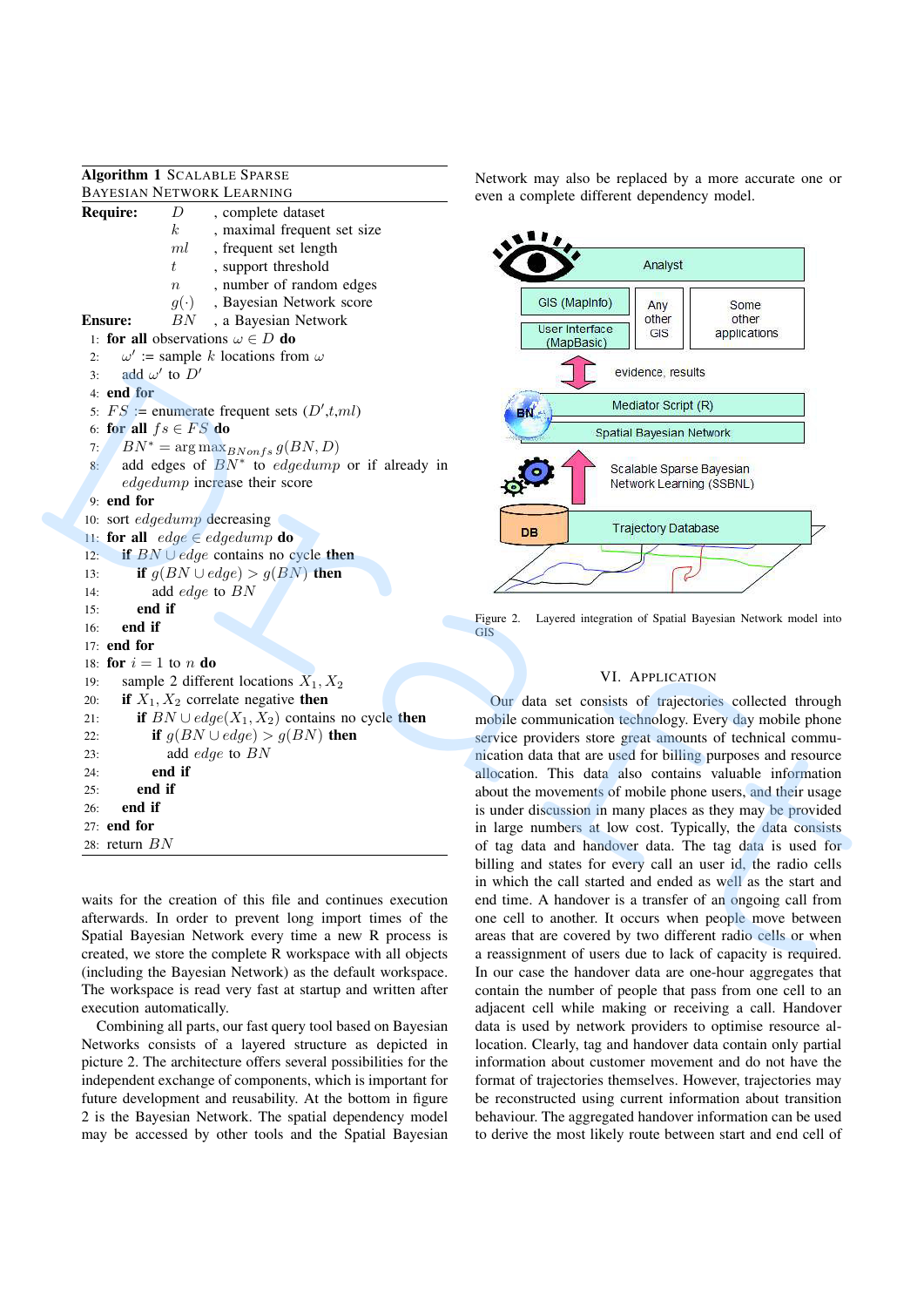a call. In addition, the call duration can be used to verify the plausibility of a reconstructed route through the radio network.

Our data set consists of reconstructed trajectories for the city of Milan, that are spaced over a radio network with 69 cells. The data have been collected over one week in autumn 2008. In total, the data set consists of 98,994 records of 17,948 mobile phone users.

We applied the improved SSBNL algorithm (see Algorithm 1) to the data set using the following parameterization. As the data set is comparably small in its number of variables for this algorithm, a first pre-sampling step within the trajectories was not necessary. We computed frequent location sets with maximal parity of 4 and a frequency threshold of 5. The Bayesian Network scoring metric we applied was BDeu [18]. In the end we drew 1000 edge candidates and add negative correlations to the network. The whole Bayesian Network learning took about 10 minutes on a standard desktop computer (CPU 3GHz, RAM 3GB).

writing lies ulgorithm, a first pre-sumpling sep within and protocol of the size of the calar set. Using only the model of the size of the size of the calar set of the calibratic between the size of the calibratic between Figure 3 depicts the results of the Milan Bayesian Network for five different queries. Red colors indicate a low visit probability, green colors indicate a high probability. The blue cells are not part of model because the input data does not contain trajectories for these cells. The top middle picture shows the unconditioned probability to be in some cell during a phone call. The probabilities in this case are in general low. The top right figure shows the probability distribution after setting a positive evidence for one cell. The cells included in a query are marked by dashes. If the cells are green, a positive evidence has been set (i.e. certain passage). If the cells are red, a negative evidence (i.e. no passage with certainty) has been set.

The passage of the marked cell increases the passage probabilities in the surrounding area, which clearly shows the positive correlation between neighbouring cells. If further positive evidence is added, the probabilities increase in the direction of the new cells but show also a tendency towards the city center. In the bottom right picture, two cells with negative evidence are added in the northwest of Milan. They prohibit the spread of mobility in the northern part of Milan. Note that one cell in the very west of Milan shows a high positive correlation although all neighbouring cells contain low probabilities. This behavior is not unreasonable, as connecting paths may lie outside of the network area.

Beware that the model represents not a general mobility model of Milan. As phone calls are usually of short duration, predominantly local dependencies are expressed in the Bayesian Network.

In future work we plan to add further variables that contain semantic information to the trajectories and thus to the learning process. Examples are type of contract, used services (e.g. SMS, phone call) day of week or time of day of a call. It is then possible to condition the network not only on location information but also on qualitative variables. The Bayesian network could then help the mobile phone service provider to perform customer segmentation or to improve resource allocation.

### VII. CONCLUSION

In this paper we present a model-based approach for fast visualization of dependency patterns in large collections of trajectory data. Our approach applies the SSBNL algorithm of [1] to generate a compact model of trajectory dependency structures. This algorithm can be applied to arbitrarily large collections of trajectory data and produces a model that is independent of the size of the data set. Using only the model for visualization has the advantage that neither large amounts of aggregated data need to be stored nor that visualization is restrained by long execution times of ad hoc queries.

We implemented our approach into the GIS MapInfo using MapBasic scripts for the user interface and an independent mediator script to retrieve patterns from the model. We applied our approach to mobile phone data of the city of Milan.

#### ACKNOWLEDGEMENT

This research has partially been supported by the EU FP6- 14915 project GeoPKDD. We thank our project partner *elis*<sup>1</sup> for data preparation and provision of the application data.

#### **REFERENCES**

- [1] T. Liebig, C. Körner, and M. May, "Scalable sparse bayesian network learning for spatial applications," in *ICDM Workshops*. IEEE Computer Society, 2008, pp. 420–425.
- [2] G. Andrienko, N. Andrienko, and S. Wrobel, "Visual analytics tools for analysis of movement data," *ACM SIGKDD Explorations*, vol. 9, no. 2, pp. 38–46, 2007.
- [3] S. Orlando, R. Orsini, A. Raffaetà, A. Roncato, and C. Silvestri, "Trajectory data warehouses: Design and implementation issues," *Journal of Computing Science and Engineering*, vol. 1, no. 2, pp. 240–261, 2007.
- [4] G. Marketos, E. Frentzos, I. Ntoutsi, N. Pelekis, A. Raffaeta,` and Y. Theodoridis, "Building real world trajectory warehouses," in *Proc. 7th International ACM SIGMOD Workshop on Data Engineering for Wireless and Mobile Access (MobiDE'08)*, 2008.
- [5] L. Daniel, P. Loree, and A. Whitener, *Inside MapInfo professional*, 3rd ed. OnWord Press, 2002.
- [6] M. Nanni, B. Kuijpers, C. Körner, M. May, and D. Pedreschi, "Spatiotemporal data mining," in *Mobility, Data Mining and Privacy*, F. Giannotti and D. Pedreschi, Eds. Berlin Heidelberg: Springer, 2008, ch. 10.
- [7] G. Andrienko and N. Andrienko, "Spatio-temporal aggregation for visual analysis of movements," in *Symposium on Visual Analytics Science and Technology (VAST '08)*. IEEE Computer Society, 2008, pp. 51–58.

<sup>1</sup>http://www.elis.org/